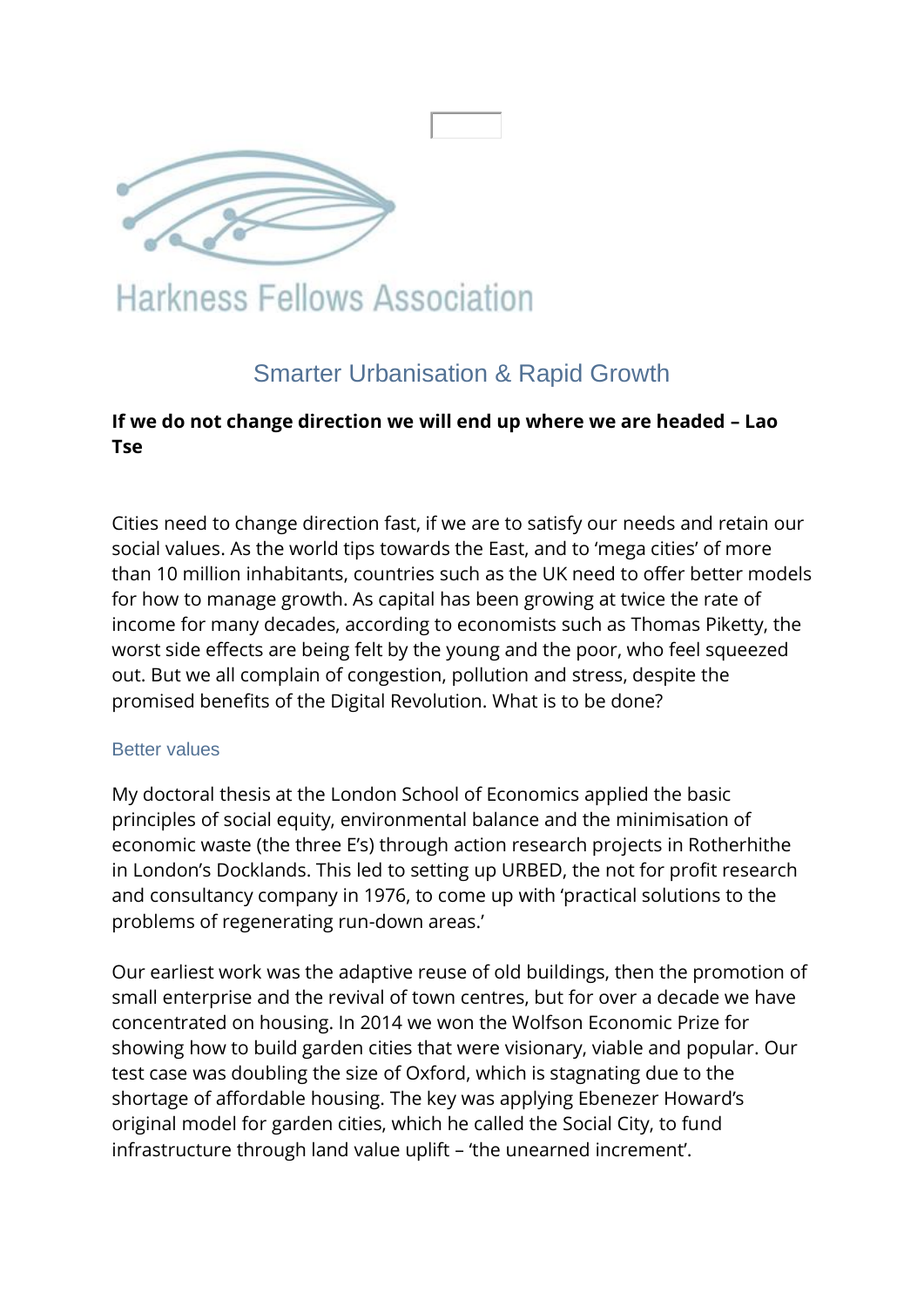

Uxcester – Aerial Perspective

Our report on an imaginary city *Uxcester Garden City* [\(www.urbed.coop\)](http://www.urbed.coop/) proved it was possible to fund new tram lines and country parks to tackle congestion and flooding if land on the edge of the city were developed on our garden city model. Land owners such as colleges would receive ten times but not a hundred times the current value of land in agricultural use. The ideas have been worked up over the last five years in collaboration with the local communities www.oxfordfutures.org. The principle of upgrading under-used railway lines as a first step has been accepted by the National Infrastructure Commission, and a spatial growth plan is at last being commissioned by the local authorities.

Instead of new housing being scattered around the countryside, we proposed that strategic planning concentrates development in compact cities, as on the Continent, and makes the most of under-used infrastructure and land, as in Germany, for example. Integrated transit systems that provide for safer cycling and reliable local transport should offer far better returns in terms of the three E's that grand long-distance projects or ephemeral Autonomous Vehicles. Development Corporations can deliver better results faster than either local authorities or private developers on their own.

#### Better models

Looking and learning from cities that have done much better than their British equivalents suggests how to go to scale. In Sir Peter Hall's last book, which I helped him write, *Good Cities Better Lives: how Europe discovered the lost art of urbanism'* we provided a modern Cooks Tour of places that can provide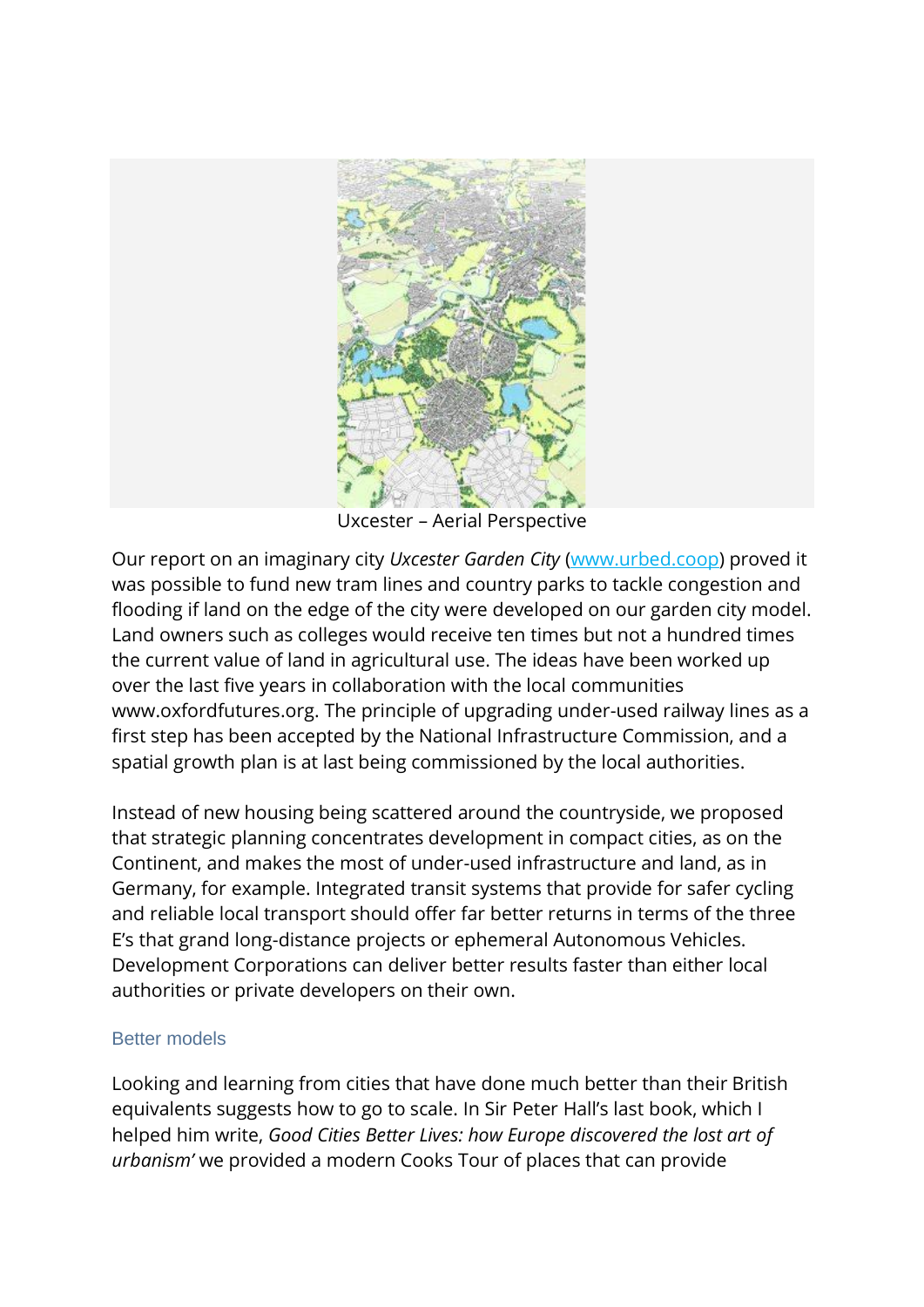inspiration, looking in turn at transport, housing, the economy and the environment. Though very different, the stories of medium sized cities like Freiburg or Kassel in Germany, Montpellier in Southern France. Malmo in Sweden or Amersfoort in the Netherlands show how medium sized cities can change direction for the better, given the right municipal leadership.

Some of the lessons are being applied in Cambridge and Manchester, as plans for combined authorities seek to coordinate investment in transport and development and to secure better value from public investment. Recently a report for the Greater London Authority called Capital Gains: a better land assembly model for London, showed how London could replicate past successes, such as the post-war Comprehensive Development Areas and New Towns if it had stronger compulsory purchase powers in Land Assembly Zones. Cities as diverse as Portland Oregon and Freiburg Germany provided case studies.



The SCAD Eco Houses Illustration

We can also learn from cities such as Singapore and Palo Alto/San Jose in Silicon Valley that rank high in the Smart Cities indices, and which forms the subject of my next report. Singapore uses the powerful slogan of creating 'the city in a garden' for how it is integrating town and country, as Howard sought to do over a century ago. A commission from a Chinese developer based on Hangzhou, South of Shanghai, who had visited Cambridge and Milton Keynes as well as Letchworth Garden City, led to my presenting at their annual conference. They now appreciate the need to endow local trusts with assets to build more resilient communities, and avoid over-dependence on the private car. Smarter Urbanisation, or SURGe as I term it, means catching the tides.

Rather than arguing endlessly over every development proposal, cities need to identify areas for growth or regeneration, starting with places that are natural junctions, as these will have the best long-term prospects. Furthermore, instead of simply 'following the market', which almost inevitably leads to sprawling or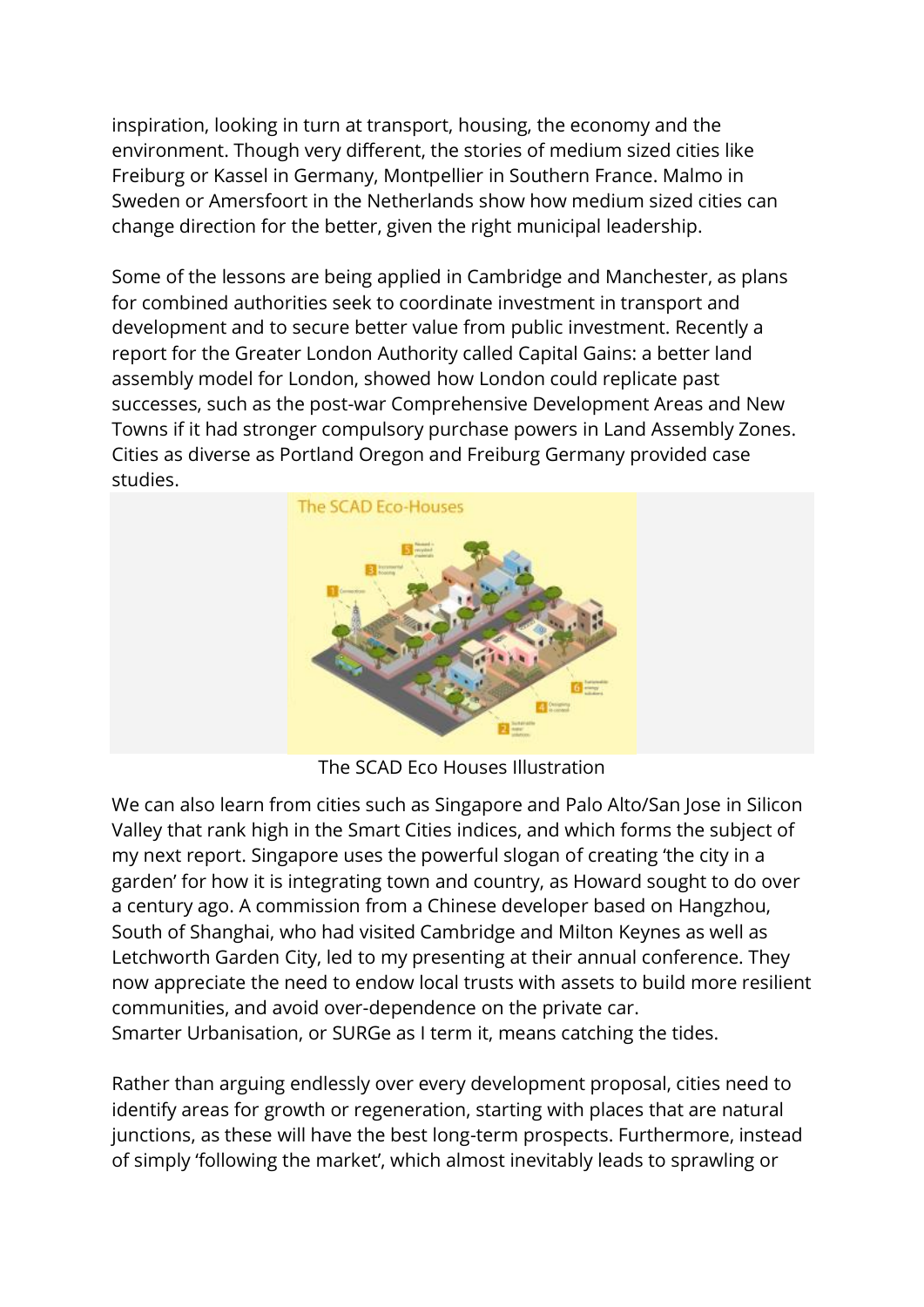'fat' cities, resources should be targeted at the medium sized towns and cities where the 'smartest' people tend to work. Though seemingly elitist, by sharing in land value uplift from development, and by 'charging' those who benefit from improved infrastructure, 'smarter cities' could score on the multiple criteria of three E's, and overcome the weaknesses of our failed systems.

The way forward



SCAD Project, Tirunelveli, India

The fastest growth is now in China and India, which are feeling the combined impacts of climate and demographic change. How can we in Britain, seemingly paralysed by a pointless debate over Brexit, do anything useful to shape the future for succeeding generations? I am trying in a small way, both in my efforts along the CamMkOx Arc, as the National Infrastructure Commission has called it, and through an experimental project in Southern India. In both cases the idea is to work through concerned and committed people in cities where universities play a key role, and which are also transport hubs.

I am personally funding the building of some experimental houses in collaboration with a group of colleges called SCAD (Social Change and Development) based around the Tamil Nadu city of Tirunelveli. The next stage involves scaling up the initiative to save water and energy, and enable those on lower incomes to access better housing. I would welcome interest from anyone who has time or expertise to contribute as we seek to test our the principles in both Southern India and in the UK over the coming years.

### **Dr Nicholas Falk**

*Harkness Fellow at Stanford Business School 1967-69*

[nicholas@urbed.com](mailto:nicholas@urbed.com) [www.urbedtrust.com](http://www.urbedtrust.com/) [www.smarterurbanisation.org](http://www.smarterurbanisation.org/)